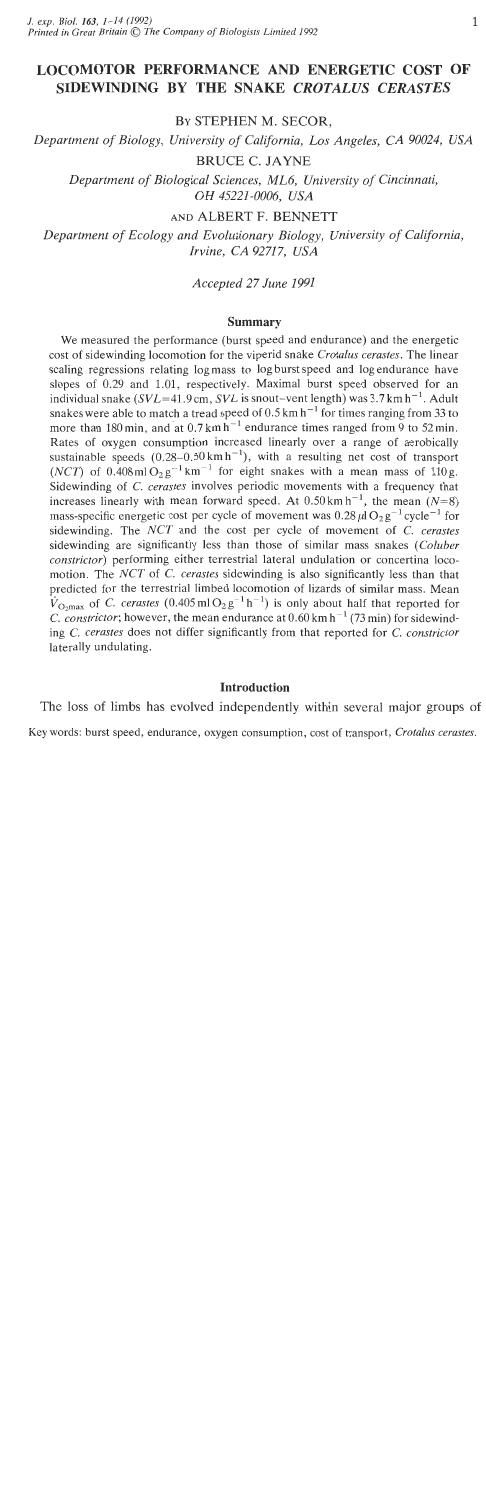vertebrates (Gans, 1974; Edwards, 1985). The best known and most diverse of these lineages is the snakes, a monophyletic group (Cadle, 1987) containing more than 2000 species (Duellman, 1979). Snakes may use different locomotor behaviours depending upon speed and the topography of the locomotor surface (Gray, 1946; Gans, 1974; Jayne, 1986). One mode of limbless locomotion, apparently unique to snakes, is sidewinding (Gans, 1974). Sidewinding is the primary locomotor behaviour of some specialized species in their natural environment, yet many other species of snake will sidewind when they encounter smooth surfaces such as sand or mud (Gans, 1974; Jayne, 1986).

In contrast to the lateral undulatory and concertina modes of limbless locomotion, during sidewinding there is no sliding contact with the substratum (Mosauer, 1932; Gray, 1946; Gans, 1974; Jayne, 1986). A sidewinding snake simultaneously bends and lifts its body while maintaining two regions of static contact between its belly and the ground. The resulting pattern of movement leaves a series of disconnected tracks that are oblique relative to the overall direction of travel (Mosauer, 1935; see Fig. 1). Although these general aspects of kinematics are well documented, no study of sidewinding has systematically determined speed, endurance or the scaling of these measures of locomotor performance.

For diverse groups of limbed animals, the energetic cost of locomotion appears to be determined primarily by the mass of the animal (Bennett, 1985; Full, 1989). For snakes, the choice of locomotor mode significantly affects locomotor energetics. For example, the energetic cost of concertina locomotion is seven times greater than that of lateral undulation (Walton et al. 1990). Furthermore, this variation in energetic cost between modes of limbless locomotion is large compared to that of the net cost of transport of limbed lizards of similar mass (John-Alder et al. 1986). The objectives of this study examining sidewinding locomotion are (1) to determine the scaling of burst speed and endurance with size, (2) to determine the energetic cost of this mode and (3) to compare these values with those for different modes of limbless locomotion.

## **Materials and methods**

The sidewinder (Crotalus cerastes Hallowell) is a small species of rattlesnake which chiefly inhabits the sandier regions of the Sonoran and Mojave Deserts of North America (Klauber, 1972). This snake employs sidewinding as its primary locomotory mode (Mosauer, 1932; Klauber, 1972). Snakes used in this study were captured in San Bernardino Co., California, USA (CA Dept. Fish and Game permit no. 0690 to B.C.J.). After experiments, snakes were measured [snout-vent length  $(SVL)$  and total length  $(TL)$  to the nearest millimetre], weighed (to the nearest gram) and sexed (Fitch, 1987). Locomotor performance was measured for 41 snakes (20 $\leq$ SVL $\leq$ 55 cm; 7 $\leq$ mass $\leq$ 147 g), ranging from newborn ( $\leq$ 1 month) to adult ( $>4$  years). A subset of eight adult snakes (mean  $SVL=51.0$ cm, range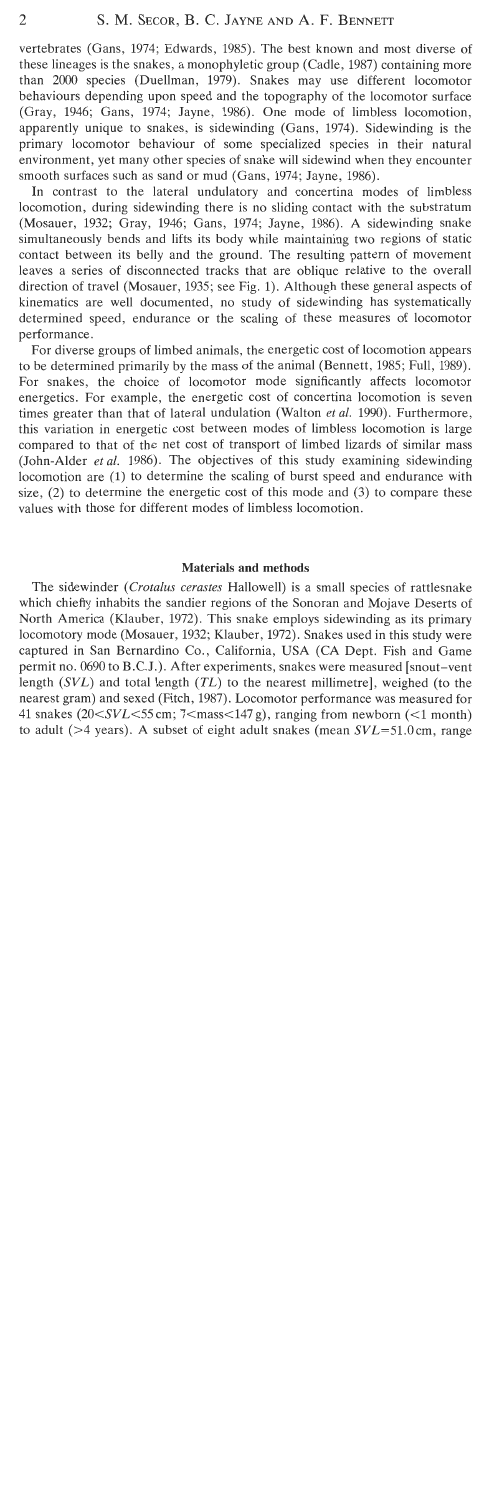45.3–54.8 cm; mean  $TL = 55.1$  cm, range 49.5–58.4 cm; mean mass = 110 g, range  $79-147$  g) was used to determine the energetic cost of sidewinding.

Adult and subadult snakes were fed newborn rats every third week and all snakes had access to water ad *libitum.* Captive sidewinders were housed individually in either small aquaria (191) or plastic shoe boxes with a 12 h light:12 h dark photoperiod, daytime photothermal gradient of 20-32°C and night-time temperatures of approximately 20°C. All trials were conducted in a temperaturecontrolled room maintained at  $30\pm 1^{\circ}$ C. This temperature is within the range of body temperatures of surface-active *C. cerastes* (Moore, 1978). Prior to the performance and cost trials, paint marks were placed at three positions along the mid-dorsal line of the snake to facilitate kinematic measurements.

#### *Performance testing*

#### *B~irst speed*

Burst speed trials were conducted on a 3-m long track, with a floor of smooth, dense rubber matting. Preliminary experiments revealed that this surface minimized slippage by snakes which could impair rapid locomotion. The vertical sides of the track (30 cm high) were adjusted to a width approximating the  $SVL$  of the individual being tested. A camera, suspended directly over the track, video-taped (60 fields  $s^{-1}$ ) each trial with a shutter speed of 0.001 s and a time display to the nearest 0.01 s was recorded on each video field. Two trials (12 days apart) were conducted for each snake. By tapping the mat or the snake's tail with a soft brush, each individual was encouraged to move down the track 3-5 times in rapid succession for each trial. Other studies have recognized the varying behavioural responses of individual snakes to performance testing (Arnold and Bennett, 1984). In our original sample, three sidewinders assumed a defensive posture, refused to crawl and could not be tested.

The motion of sidewinding involves periodic static contact between the snake and the ground. We determined the duration of each cycle of movement  $(\pm 0.01 \text{ s})$ over the middle 1.5 m of the track for each replicate. For the single cycle that was completed in the shortest time, we measured the distance travelled over that time interval (Fig. 1) by using a customized computer program for digitizing data from individual video images. Burst speed was calculated by dividing this distance by the duration of that cycle.

### *Endurance*

Endurance trials were performed on a motorized treadmill with a tread surface of rubber-impregnated cloth, 100cm long and 45 cm wide. For each of the 41 snakes, a single test of endurance was made using a tread speed of  $0.50 \text{ km h}^{-1}$ . The endurance of six adult snakes (four of which were used to determine energetic cost) was also measured at speeds of 0.60, 0.70 and  $0.80 \text{ km h}^{-1}$ . Snakes were encouraged to keep pace with the treadmill by tapping either the treadmill's surface or the snake's tail. **A** trial was terminated when an individual failed to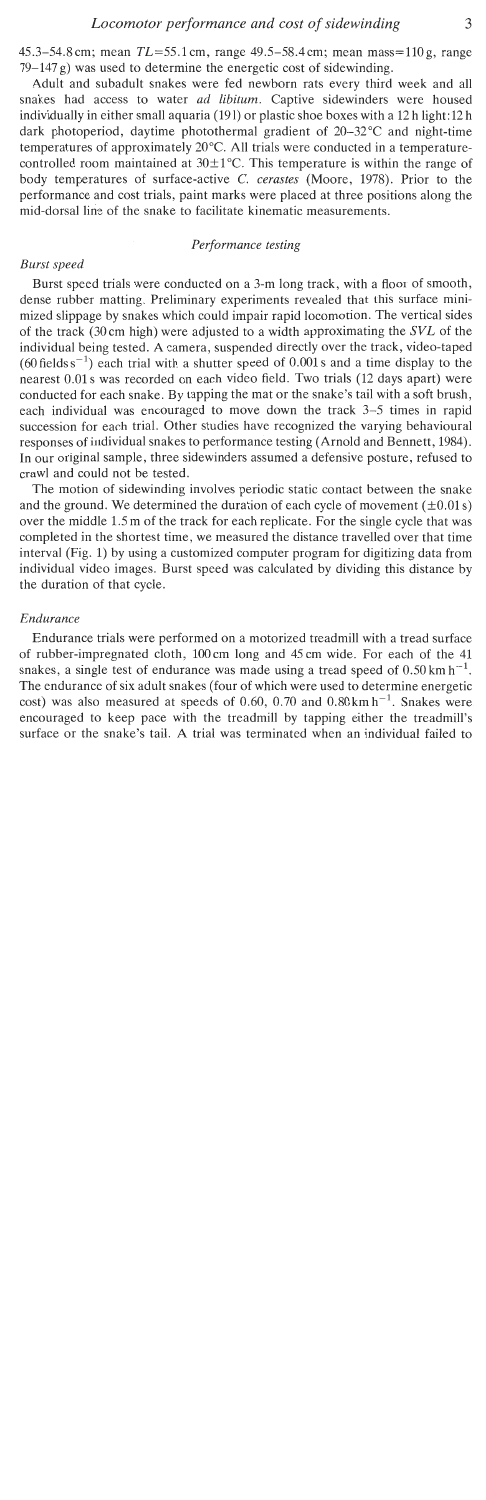

Fig. 1. Diagram drawn from video images of a *Crotalus cerastes* (SVL=45.3cm) sidewinding with  $V_x$  of 0.60 km h<sup>-1</sup> illustrating the method used to measure the distance travelled during one cycle of movement  $(D)$ . One cycle of movement occurs between two successive initiations of static contact with the substratum for a point on the snake's body marked by paint  $(+)$ .

match tread speed three times in rapid succession. If an individual maintained locomotion for 180 min, the trial was terminated. The endurance for an individual was measured as the time  $(\pm 0.5 \text{ min})$  from the beginning of its movement on the treadmill until the end of its trial.

#### *Energetics*

To measure rates of oxygen consumption, a light-weight (1.9g) clear plastic mask (0.8 mm thick Lexan) enclosed the entire head of the snake and was kept in place with a piece of foam dorsal to the snake's braincase. The mask was designed not to interfere with respiration or sight, or to compress the enlarged supraocular scales. The back of the mask was open and the tapering front of the mask was attached to tubing connected to an oxygen analyzer. Air was drawn (225 ml min<sup>-1</sup>) through the air line into columns of water absorbent (Drierite) and  $CO<sub>2</sub>$  absorbent (Ascarite) prior to entering the oxygen analyzer (Applied Electrochemistry, model S-3A). Oxygen content  $(\% O_2)$  of the drawn air was recorded on a chart recorder.

We used tread speeds of 0.28, 0.35, 0.43, 0.50, 0.58, 0.65 and 0.73 km h<sup>-1</sup> to measure oxygen consumption and we video-taped each trial. From playback of the video tapes, we determined the frequency of movement and subjectively rated the quality of the trial. We selected time intervals for calculating average oxygen consumption based upon the consistency and quality of movement (matching tread speed, using the entire body to sidewind, and not climbing treadmill walls). Within each record of oxygen consumption, lasting for 6–15 min for each tread speed, average rates of steady-state oxygen consumption were calculated from points at every 2-s interval for the highest quality 2-3min span. The average coefficient of variation for 30-s means of oxygen consumption within each of the 39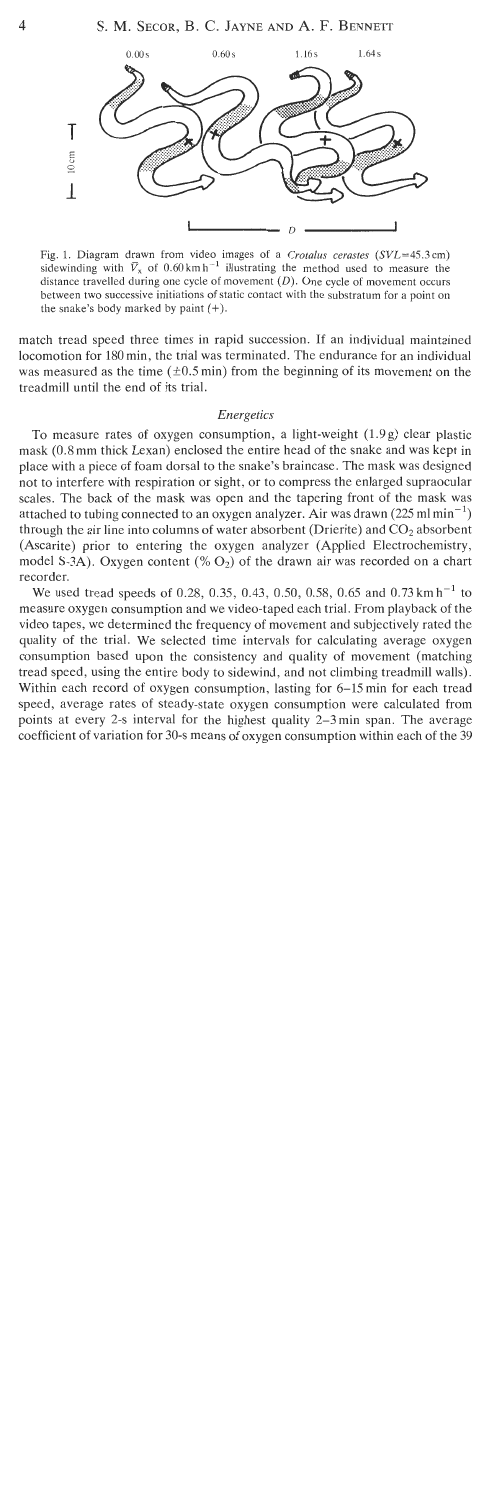trials was 20 %, and only one of these trials had a significant correlation between the 30-s means and time. Pre-exercise rates of oxygen consumption were measured from masked snakes resting on the treadmill prior to their locomotor trials. All rates of oxygen consumption were corrected for standard pressure and temperature and calculated following the method of Withers (1977) for open-flow mask respirometry.

#### *Statistical analysis*

Most statistical analyses were performed using a microcomputer version of SPSS (PC+ SPSS). Statistical significance was designated at  $P<0.05$ . Burst speed values, endurance times and size variables of the snakes were log-transformed (base 10) prior to regression analysis of scaling. All regressions were calculated using the least-squares method.

### **Results**

### *Scaling relationships*

*Size* 

Both *TL* and mass increased with increasing *SVL* for *C. cerastes* (Table *1).* Male and female sidewinders differed in both  $TL$  (log  $TL=1.007\log SVL-0.013\text{sex}+$ 0.027,  $r^2$ =0.999) and mass (log mass=2.761log  $SVL$ -0.021sex-2.700,  $r^2$ =0.961) as indicated by the highly significant  $(P<0.001)$  coefficient of a coded variable for sex (O=male, l=female). Hence, for a given *SVL,* these males have longer tails and are heavier than females. Despite its significance, sex of the snake had only small effects on *TL* and mass, as suggested by similar coefficients of determination  $(r^2)$  for the regressions including sex and those using *SVL* alone (Table 1).

|              |                                     |          | v           |                |                |          |
|--------------|-------------------------------------|----------|-------------|----------------|----------------|----------|
| y            | x                                   | $a_1$    | S.E.        | a <sub>0</sub> | r <sup>2</sup> | P        |
| Size scaling |                                     |          |             |                |                |          |
|              | $\log TL$ vs $\log SVL$             | 1.007    | $\pm 0.009$ | 0.022          | 0.997          | < 0.0001 |
|              | $\log M$ vs $\log SVL$              | 2.761    | ±0.090      | $-2.709$       | 0.960          | < 0.0001 |
|              | Burst speed scaling                 |          |             |                |                |          |
|              | $\log \overline{V}_x$ vs $\log SVL$ | 0.812    | $\pm 0.197$ | $-1.010$       | 0.304          | 0.0002   |
|              | $\log V_x$ vs $\log M$              | 0.292    | $+0.069$    | $-0.209$       | 0.312          | 0.0001   |
|              | $\log D$ vs $\log SVL$              | 1.026    | $\pm 0.083$ | $-0.215$       | 0.795          | < 0.0001 |
|              | $\log f$ vs $\log SVL$              | $-0.206$ | $\pm 0.159$ | 0.636          | 0.041          | 0.202    |
|              | Endurance scaling                   |          |             |                |                |          |
|              | $\log E$ vs $\log SVL$              | 2.852    | $\pm 0.425$ | $-3.095$       | 0.536          | < 0.0001 |
|              | $\log E$ vs $\log M$                | 1.007    | $\pm 0.152$ | $-0.253$       | 0.530          | < 0.0001 |
|              |                                     |          |             |                |                |          |

Table 1. *Regression equations*  $(y=a_1x+a_0)$  *for the scaling of size and locomotor performance for* Crotalus cerastes

**s. E.** is the standard error of the slope;  $N=41$ ;  $a_0$  is the intercept;  $a_1$ , is the slope,  $r^2$  is the **coefficient of determination of the regression.** 

**See list of abbreviations for definition of variables.**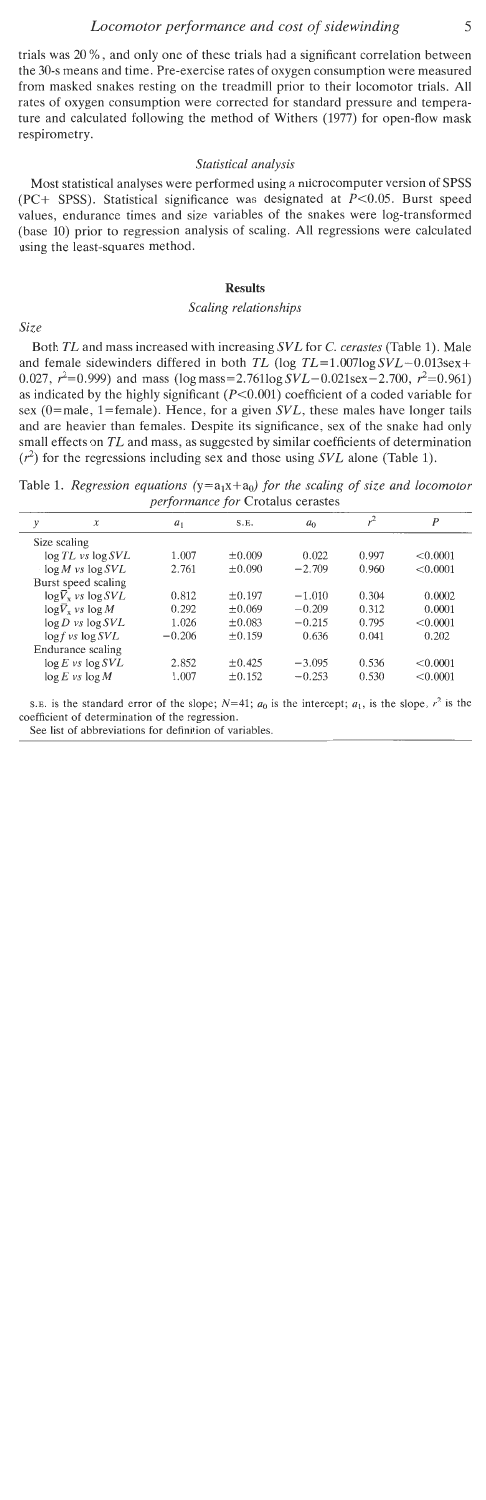

Fig. 2. Log-log plot of performance *versus* snout-vent length *(SVL)* for 41 *Crotalus cerastes* performing sidewinding locomotion. Least-squares linear regressions (Table 1) are shown for each figure. **(A)** Burst speed. **(B)** Endurance time at  $0.50 \text{ km h}^{-1}$ .

### Burst speed

Burst speed of C. cerastes ranged from 0.5 to 3.7 km h<sup>-1</sup> and increased as  $SVL$ and mass increased (Table 1). Fig. 2A illustrates the linear increase of log burst speed ( $km \, h^{-1}$ ) with increased log SVL, and a multiple regression indicated no significant quadratic effect of SVL. The increase in burst speed with SVL resulted primarily from a significant increase in the distance covered per cycle with increased SVL, as the maximum frequency of movement during burst speed did not change significantly with SVL (Table 1). **A** multiple regression revealed that sex had no significant effect on burst speed.

### Endurance

Endurance time at  $0.50 \text{ km h}^{-1}$  ranged from 3.5 to more than 180 min and showed a simple linear increase with both SVL and mass (Table 1; Fig. 2B). Males had significantly greater endurance  $(E)$  than females  $(\log E = 2.853\log SVL -$ 0.228sex-2.996,  $r^2$ =0.594; P for coefficient of sex=0.024).

For a subset of six C. cerastes of similar size, Fig. 3A illustrates the decrease of endurance with speed. The mean $\pm 1$  s.p. endurance times (min) at 0.50, 0.60, 0.70 and  $0.80 \text{ km h}^{-1}$  are  $88.4 \pm 58.2$ ,  $72.9 \pm 61.8$ ,  $25.5 \pm 19.4$  and  $6.3 \pm 5.3$ , respectively. Compared to  $0.50 \text{ km h}^{-1}$ , C. cerastes moving at  $0.80 \text{ km h}^{-1}$  experienced a 93% reduction in endurance. Despite the initial decline in endurance, there was no significant difference in endurance between 0.50 and  $0.60 \text{ km h}^{-1}$  (paired  $t=0.806$ ). At 0.70 km h<sup>-1</sup>, endurance had decreased significantly from that at 0.50 km h<sup>-1</sup> (paired  $t=3.171$ , P<0.05). Endurance time was highly variable at these speeds, evident from an adult  $(SVL=45.3 \text{ cm}, \text{mass}=79 \text{ g})$  moving continuously for 481 min at  $0.60 \text{ km h}^{-1}$  during a preliminary trial. Crotalus cerastes increases speed between 0.30 and  $0.80 \text{ km h}^{-1}$  by linearly increasing the frequency of sidewinding (Fig. 3B), not the distance per cycle. The frequency of movement (cycles min<sup>-1</sup>) at  $0.80$  km h<sup>-1</sup> is nearly 2.5-times that at  $0.30$  km h<sup>-1</sup>.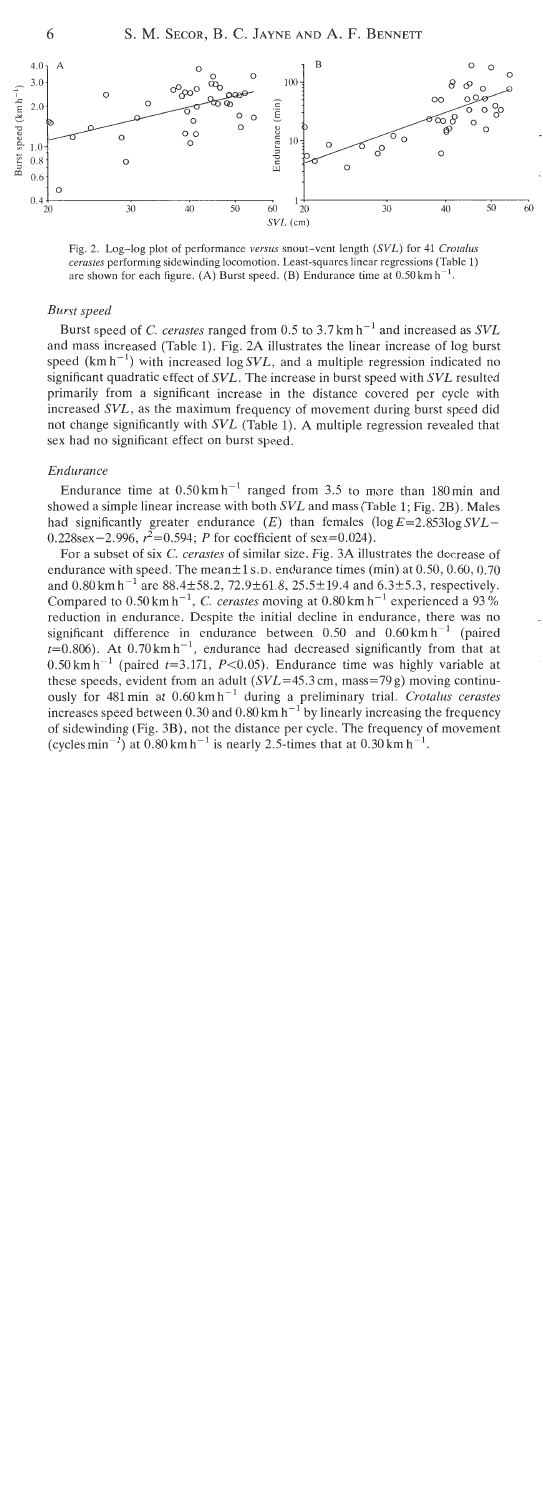

Fig. 3. (A) Endurance and (B) frequency of movement as a function of tread speed for six *Crotalus cerastes* (mean  $SVL=49.2$  cm, mean mass=  $104 \text{ g}$ ) sidewinding. The leastsquares regression for frequency of movement is: f (cycles min<sup>-1</sup>)=46.55 ( $\pm$ 2.23)  $\bar{V}_x$  $(km h^{-1})+3.87$  ( $r^2=0.928$ ,  $P<0.0001$ ). **A**, mean endurance.

### Energetics

For each of the eight C. cerastes, rates of oxygen consumption  $(m1O_2g^{-1}h^{-1})$ were measured for each of its four slowest speeds (Fig. 4A). Rates of oxygen consumption  $(\dot{V}_{\text{O}})$  increased linearly with speed between 0.28 and 0.50 km h<sup>-1</sup>, and maximum  $\dot{V}_{\text{O}_2}$  was attained between 0.50 and 0.65 km h<sup>-1</sup> (Fig. 4A). Based on the greatest value of  $\dot{V}_{\text{O}_2}$  observed for each of the individuals during sidewinding, mean  $\dot{V}_{\text{O}_2\text{max}}$  was 0.405 ml  $\text{O}_2 \text{g}^{-1} \text{h}^{-1}$  (N=8, s.e. =0.026). As in previous studies, we related  $V_{\text{O}_2}$  to speed with a regression using all 32 data points from 0.28 to  $0.50 \text{ km h}^{-1}$ . The slope of this regression (N=32), the net cost of transport, was



Fig. 4. (A) Rates of oxygen consumption  $(\dot{V}_{\Omega_2})$  *versus* speed for eight *Crotalus cerastes* performing sidewinding locomotion. The regression for the increase in  $\dot{V}_{\text{O}_2}$  for aerobically sustainable speeds  $(0.28-0.50 \text{ km h}^{-1})$  is  $\dot{V}_{\text{O}_2} = 0.408\bar{V}_{\text{x}}$  (km h<sup>-1</sup>)+0.182  $(N=32, r^2=0.322, P<0.001)$ . The dashed lines represent 95% confidence limits of the regression. Values at  $\bar{V}_x=0$  are the pre-exercise  $\dot{V}_{Q_2}$  values for these snakes. (B) Cost per single cycle of of aerobically sustainable sidewinding by *C. cerastes versus*  speed.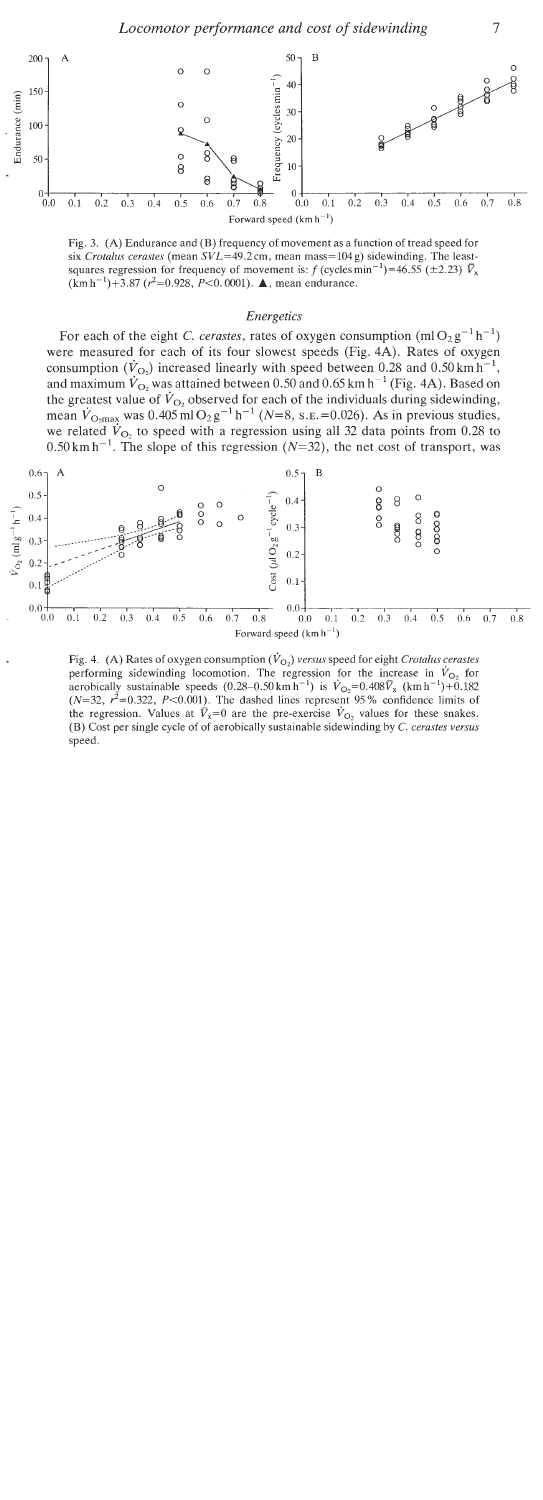| <b>SVL</b><br>(cm) | Mass<br>(g) | Sex | $a_1$ | S.E.        | a <sub>0</sub> | $r^2$ | P     |
|--------------------|-------------|-----|-------|-------------|----------------|-------|-------|
| 45.3               | 79          | M   | 0.503 | ±0.104      | 0.158          | 0.921 | 0.040 |
| 48.1               | 89          | M   | 0.576 | $\pm 0.580$ | 0.182          | 0.330 | 0.425 |
| 50.1               | 100         | M   | 0.294 | $\pm 0.179$ | 0.199          | 0.574 | 0.242 |
| 51.1               | 104         | F   | 0.495 | $\pm 0.030$ | 0.102          | 0.993 | 0.004 |
| 51.1               | 120         | M   | 0.561 | $\pm 0.094$ | 0.149          | 0.947 | 0.027 |
| 52.5               | 147         | M   | 0.349 | $\pm 0.047$ | 0.170          | 0.966 | 0.017 |
| 54.7               | 119         | F   | 0.194 | $\pm 0.076$ | 0.226          | 0.765 | 0.126 |
| 54.8               | 120         | F   | 0.289 | $\pm 0.041$ | 0.272          | 0.962 | 0.019 |
| Mean               |             |     |       |             |                |       |       |
| 51.0               | 110         |     | 0.408 |             | 0.182          |       |       |

Table 2. Statistics for the regression equations  $[\dot{V}_{O_2}$  (ml  $O_2 g^{-1} h^{-1})=a_1 \times speed$  $(kmh^{-1})+a_0$ ] for Crotalus cerastes sidewinding at four aerobically sustainable

Note that the slope  $(a_1)$  equals the net cost of transport  $(NCT)$ . See list of abbreviations for definitions of variables.

 $0.408$  ml  $O_2g^{-1}$  km<sup>-1</sup>. Table 2 illustrates an alternative approach involving separate regressions for each individual in order to account for the lack of independence in the observations of oxygen consumption. The slopes of these separate regressions ranged from 0.194 to 0.576 ml  $O_2 g^{-1}$  km<sup>-1</sup> and the mean of these separate slopes was identical to that of the regression utilizing all 32 values. The y-intercept of the regression shown in Fig. 4A is  $0.182 \text{ ml } \widetilde{O}_2 \text{ g}^{-1} \text{ h}^{-1}$ , which is significantly greater than zero ( $t=4.237$ ,  $P<0.001$ ) and significantly greater than the mean pre-exercise  $\dot{V}_{\text{O}_2}$  of 0.108 ml  $\text{O}_2 \text{g}^{-1} \text{h}^{-1}$  ( $t=3.519$ ,  $P<0.01$ ).

The energetic cost per cycle of sidewinding for the four aerobically sustainable speeds is illustrated in Fig. 4B. These values were calculated by dividing massspecific  $\dot{V}_{\text{O}_2}$  for each individual at a particular speed by the number of cycles per hour performed during that measurement of  $\dot{V}_{\text{O}_2}$ . A one-way analysis of variance on the cost per cycle detected significant variation among the different speeds  $(d.f.=3, 28, F=4.073, P<0.05)$ . However, a Tukey multiple range test revealed that the only significant difference in cost per cycle occurred between 0.28 and 0.50 km h<sup>-1</sup>. The mean costs per cycle were  $0.375 \mu I O_2 g^{-1}$  cycle<sup>-1</sup> (N=8, S.E. = 0.043) at 0.28 km h<sup>-1</sup> and 0.306  $\mu$ l O<sub>2</sub> g<sup>-1</sup> cycle<sup>-1</sup> (N=24, s.e. = 0.011) from 0.35 to  $0.50$  km h<sup>-1</sup>.

#### **Discussion**

# Comparative locomotor performance

As in other studies of speed and endurance, the size of **C,** cerastes had a marked effect on performance. For example, a small juvenile  $(SVL=25 \text{ cm})$  would have a predicted burst speed and endurance time of  $1.34 \text{ km h}^{-1}$  and  $7.8 \text{ min}$ , respectively, compared to those for a large adult  $(SVL=50 \text{ cm})$  of 2.35 km h<sup>-1</sup> and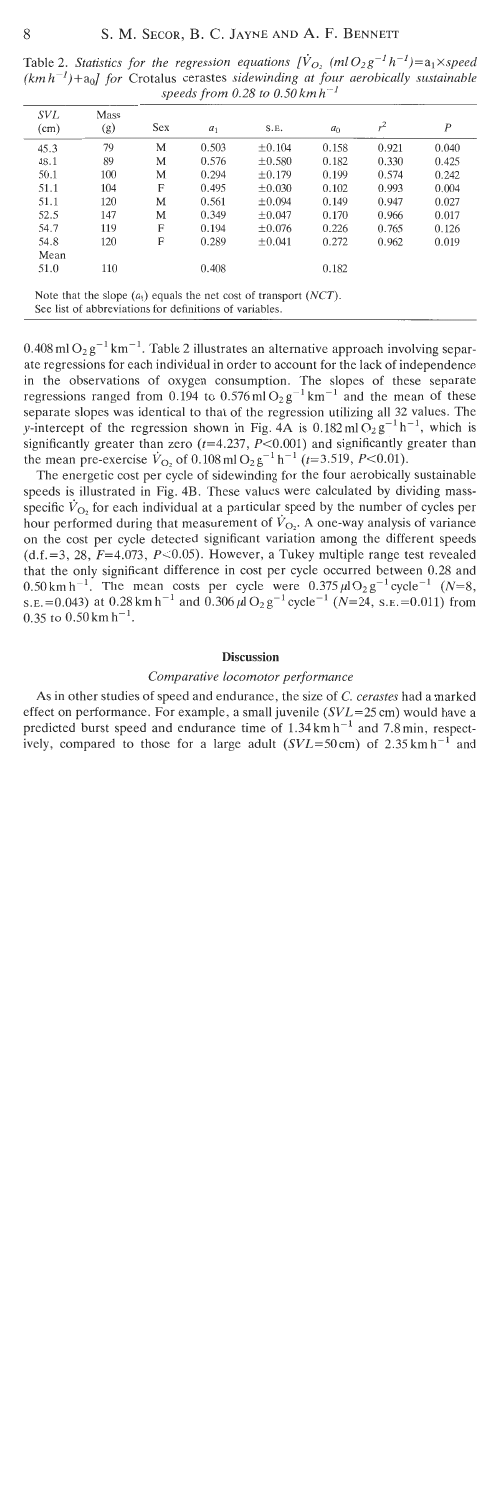| <i>SVL</i> | C. cerastes         |             |                                |            | T. sirtalis |             |                                    |            |
|------------|---------------------|-------------|--------------------------------|------------|-------------|-------------|------------------------------------|------------|
|            | TL<br>$\text{cm}$ ) | Mass<br>(g) | Burst $V_{x}$<br>$(km h^{-1})$ | Ε<br>(min) | TL<br>(cm)  | Mass<br>(g) | Burst $\bar{V}_x$<br>$(km h^{-1})$ | Е<br>(min) |
| 25         | 26.8                | 14.1        | 1.34                           | 7.8        | 33.2        | 5.5         | 2.18                               | 5.7        |
| 30         | 32.3                | 23.4        | 1.55                           | 13.1       | 39.9        | 9.5         | 2.64                               | 8.6        |
| 35         | 37.7                | 35.8        | 1.76                           | 20.3       | 46.5        | 14.9        | 2.97                               | 12.2       |
| 40         | $43.1$ .            | 51.8        | 1.96                           | 29.8       | 53.2        | 22.0        | 3.19                               | 16.6       |
| 45         | 48.5                | 71.7        | 2.16                           | 41.6       | 59.9        | 31.0        | 3.30                               | 21.7       |
| 50         | 53.9                | 95.9        | 2.35                           | 56.2       | 66.7        | 42.2        | 3.34                               | 27.6       |

Table 3. Predicted size and mass and locomotor performance (burst speed and endurance) from scaling equations of Crotalus cerastes performing sidewinding<br>and Themasophia sixtelia performing lateral undulation (James and Bannett, 1999).  $\alpha$  and Theorem in the Thamnophis sirtalis performing lateral undulation (Jayne and Bennett,  $\alpha$ 

56.2 min (Table 3). Jayne and Bennett (1990) used a similar protocol ( $T=30^{\circ}$ C) to test the performance of *Thamnophis sirtalis* using lateral undulation. Hence, these data are the most useful for comparisons with varying sizes of **C,** cerastes. Table 3 summarizes values of size and locomotor performance predicted for a given SVL of these two species. Compared to C. cerastes, *T.* sirtalis with equal SVL are less than half the mass and possess longer tails (Table 3). The burst speed of T. sirtalis is greater than that of  $\overline{C}$ . cerastes with the smaller individuals having the most divergent values. The endurance of *T. sirtalis* is less than that of *C. cerastes* with the larger individuals having the most divergent values.

Similar to this interspecific comparison of burst speed between lateral undulation and sidewinding, Jayne (1986) found that the burst speed of sidewinding by Nerodia fasciata was less than that of terrestrial and aquatic lateral undulation performed by the same species. These measurements of speed during snake locomotion suggest that sidewinding is not an extraordinarily rapid mode of locomotion. However, it is apparent from comparative kinematic studies that snakes can move using sidewinding on surfaces where lateral undulation is extremely difficult (Gray, 1946; Gans, 1974; Jayne, 1986).

Jayne and Bennett (1990) calculated the residual of mass predicted from SVL for **T.** sirtalis, and they found that this quantity, similar to other indices (Van Berkum et al. 1989) of overall condition, showed a significant quadratic relationship with locomotor performance. In other words, *T.* sirtalis that were too thin or heavy, based upon their SVL, showed a decrement in size-corrected (residual) burst speed and endurance. For our sample of *C.* cerastes there was no significant linear or quadratic effect of mass residual upon either burst speed residual or endurance residual. Furthermore, burst speed and endurance residuals were not significantly correlated for *C. cerastes*  $(r=0.290, P=0.066)$ , whereas these two quantities were significantly correlated for  $T$ , sirtalis, though only weakly  $(r=0.263)$  (Jayne and Bennett, 1990).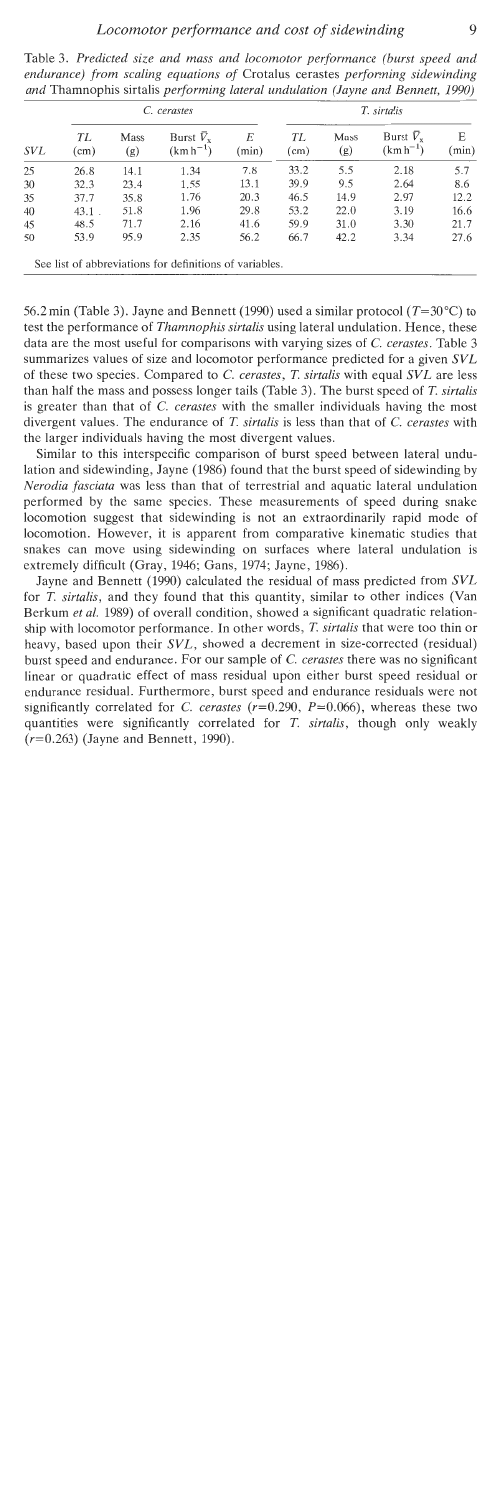To facilitate comparisons with the study of Walton et al. (1990) on the locomotion of the snake Coluber constrictor, we selected C. cerastes of similar mass, and we performed all experiments at an identical temperature (30°C). Comparing the size measurements of the sample of C. constrictor of Walton et al.  $(N=7, \text{ mean } SVL=71 \text{ cm}, \text{ mean } TL=95 \text{ cm}, \text{ mean } mass=103 \text{ g}$  shows that the C. cerastes ( $N=8$ , mean  $SVL=51.0$ cm, mean  $TL=55.1$ cm, mean mass=110g) used for energetic measurements were relatively stouter animals with shorter tails. The mean burst speed  $(\bar{V}_x)$  of these C. constrictor (N=5,  $\bar{V}_x$ =5.50 km h<sup>-1</sup>) is more than twice that of these adult C. cerastes  $(N=8, \overline{V_x}=2.35 \text{ km h}^{-1})$ , a highly significant difference (two-tailed  $t=7.80$ ,  $P<0.001$ ). Interestingly, the mean endurance times (E) at  $0.60 \text{ km h}^{-1}$  of these C. constrictor (N=6,  $\overline{E}$ =33 min) and C. cerastes (Fig. 4,  $N=6$ ,  $\overline{E}=73$  min) did not differ significantly (t=1.550), primarily because of the large variance associated with these measurements in both species.

## Energetics

The net cost of transport (NCT, in ml  $O_2g^{-1}km^{-1}$ ) is widely used to compare the energetic cost of aerobically sustainable locomotion among different species as well as among different modes of locomotion (Schmidt-Nielsen, 1972). A twotailed t-test (d.f.=53, t=2.923, P<0.01) reveals that the NCT of  $0.408 \text{ mlO}_2$  $g^{-1}$  km<sup>-1</sup> for *C*, cerastes sidewinding is significantly less than the NCT of 1.15 ml  $O_2 g^{-1}$  km<sup>-1</sup> for *C. constrictor* performing terrestrial lateral undulation (Walton *et al.* 1990). The *NCT* of 8.49 ml  $O_2g^{-1}$  km<sup>-1</sup> for *C. constrictor* performing concertina locomotion in 10-cm wide tunnels is significantly greater than that for both lateral undulation (Walton et al. 1990) and sidewinding. Several studies of limbed locomotion have documented that NCT scales negatively with increasing mass (Taylor et al. 1982; Full, 1989). The scaling equation for the NCT of limbed lizards (John-Alder *et al.* 1986; Fig. 5) predicts a value of 1.14 ml  $O_2 g^{-1}$  km<sup>-1</sup> for a 103-g individual, and this value is indistinguishable from the  $NCT$  of lateral undulation by *Coluber* but intermediate to the *NCTs* for concertina motion by Coluber and sidewinding by Crotalus. As emphasized in Fig. 5, the more than 20 fold variation in NCT found among different locomotor modes within snakes of similar mass exceeds the amount of variation in NCT reported for lizards over three orders of magnitude of mass. Hence, different modes of limbless locomotion are of primary importance in determining the energetic cost of movement.

Previous studies (Walton et al. 1990; Jayne and Davis, 1991) have suggested that some of the factors contributing to the high NCT of snake concertina locomotion relative to lateral undulation are the greater frequency of movements, smaller distance travelled per cycle of movement, and sliding plus static frictional resistance. Despite the fact that C. constrictor travelled less distance per cycle during concertina locomotion compared to lateral undulation, the cost per cycle of movement was significantly higher during concertina locomotion (Walton *et al.*) 1990).

The spacing of projections from the locomotor surface affects the frequency and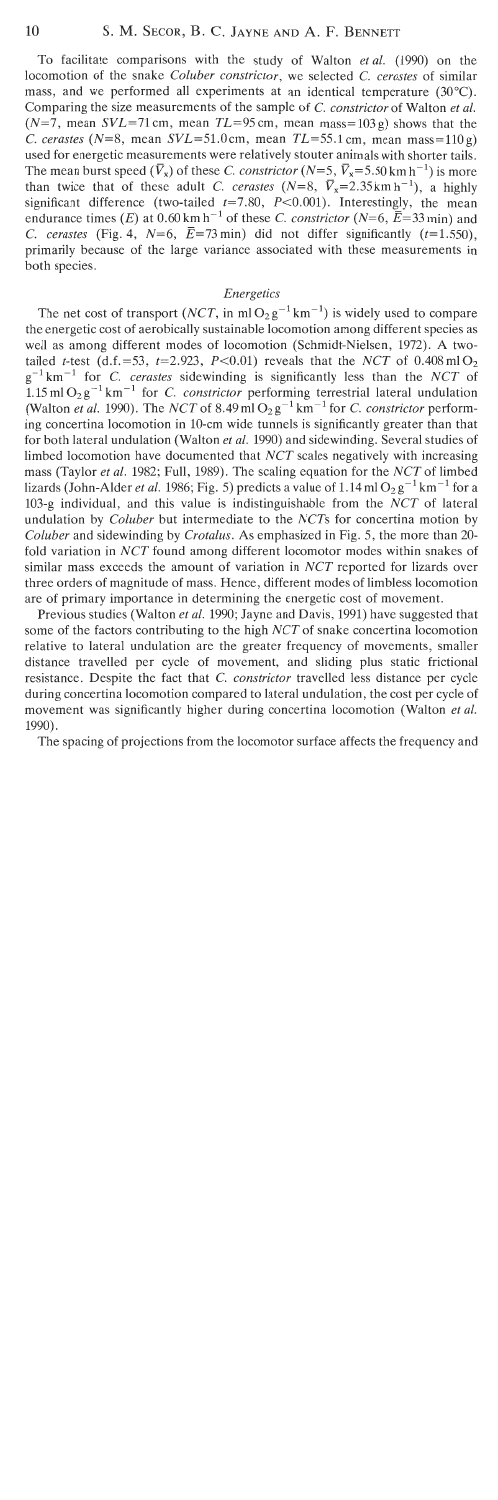

Fig. 5. Log-log plot of net cost of transport (NCT) for lizards and snakes ( $\pm$ 1s.a.). Sidewinding **by** *Crotalus cerastes* (this study) is designated SW and lateral undulation (LU) and concertina locomotion (C) were performed **by** *Coluber corzstrictor* (Walton *et al.* 1990). The diamonds represent species of limbed lizards (John-Alder *et al.* 1986). The regression ( $\pm$ 95 % confidence limits) of NCT with mass is shown for the lizard data.

amplitude of lateral undulatory movements of snakes (Jayne, 1986) but, in our studies, the two groups of snakes used to calculate NCT of sidewinding and lateral undulation had similar frequencies of movement. For example, at  $0.50 \text{ km h}^{-1}$ , *C. cerastes* ( $N=6$ , Fig. 3B) performed sidewinding and *C. constrictor* ( $N=5$ , Walton et al. 1990) performed lateral undulation with mean frequencies of 26.8 and  $27.3 \text{ min}^{-1}$ , respectively, and these values are not significantly different  $(t=0.319)$ . These matching frequencies of movement at identical forward speeds indicate that the mean distance travelled per cycle must also be equal. Thus, the lower NCT of sidewinding compared to lateral undulation cannot be attributed to differences in the modulation of the frequency and amplitude of movements.

The cost per cycle of movement for aerobically sustainable speeds of sidewinding ( $N=32$ , Fig. 4B) is significantly lower (Mann-Whitney  $U=676$ ,  $P<0.001$ ) than that of terrestrial lateral undulation  $(N=23,$  Fig. 2B in Walton *et al.* 1990). A similar conclusion is reached when the comparison is restricted to one speed in common to both experiments. At  $0.50 \text{ km h}^{-1}$ , there was a significantly lower (t=4.479, P<0.01) cost per cycle for sidewinding (N=8, mean=0.28 $\mu$ l $O_2$ g<sup>-1</sup> cycle<sup>-1</sup>), which was about half that of lateral undulation ( $N=5$ , mean=0.52 $\mu$ IO<sub>2</sub>  $g^{-1}$  cycle<sup>-1</sup>). Thus, to explain the different NCTs of lateral undulation and sidewinding it is helpful to examine factors that could affect the cost per cycle of movement.

Snakes performing terrestrial lateral undulation propagate waves of bending posteriorly such that they push laterally and posteriorly against irregularities in the locomotor surface (Gray, 1946; Gans, 1974). The resulting reactive forces are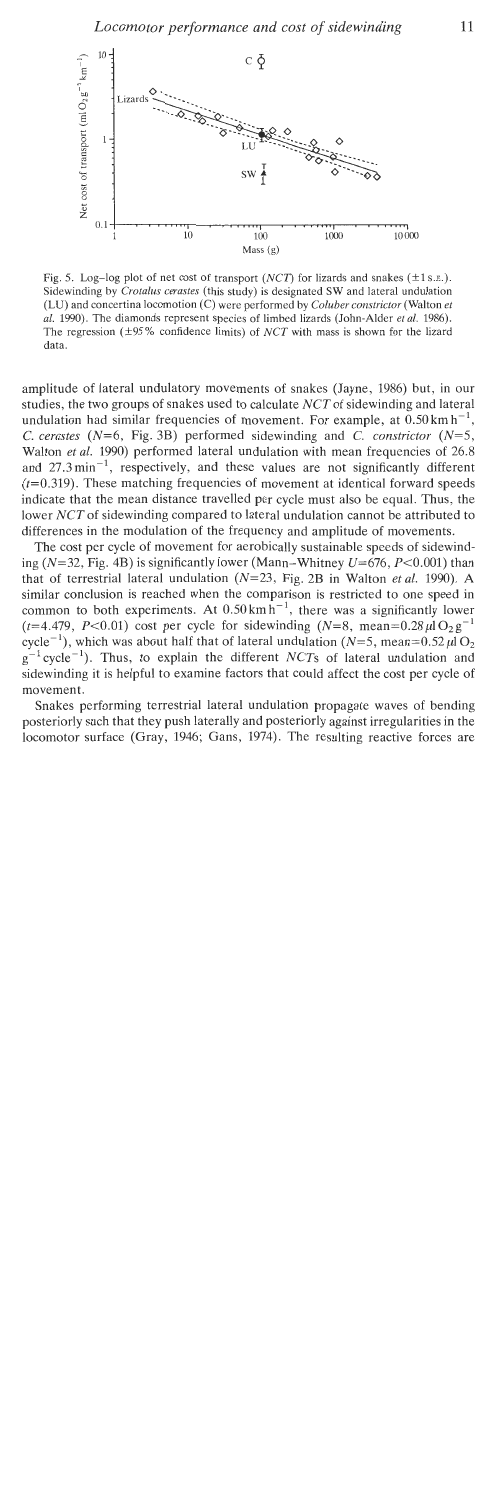directed anterio-medially and sum to a net forward reactive force (Gray and Lissman, 1950). All points on the body of the snake are propelled with a constant speed following a more or less sinusoidal path (Jayne, 1986). Hence, a laterally undulating snake must exert forces sufficient to (1) bend its body laterally, (2) push its sides against vertical surfaces, **(3)** overcome lateral sliding frictional resistance, and (4) overcome ventral sliding frictional resistance (=snake weight $\times$ coefficient of friction).

During sidewinding, snakes must exert forces sufficient to bend the body laterally as it is pushed away from one region of static contact and pulled towards a more anterior region of static contact with the ground (Fig. 1). Sidewinders must also lift the body between regions of contact with the substratum. This movement is accomplished by dorsiflexion of the vertebral column. Hence, lateral flexion is common to both sidewinding and terrestrial lateral undulation. Both locomotor modes use the longissimus dorsi and iliocostalis muscles as the primary lateral flexors and these epaxial muscles are activated in an alternating unilateral fashion with a posterior propagation of muscle activity such that the contractile tissue is active as it shortens (Jayne,  $1988a,b$ ). These similarities in lateral bending suggest that similar amounts of work may be done for this portion of movement in the two locomotor modes.

The pattern of muscle activity that is unique to sidewinding is the bilateral activation of the most medial epaxial muscles in order to dorsiflex and lift the snake's body away from the ground (Jayne, 1988a), and specialized sidewinding species have fewer vertebrae spanned by these muscles than generalized species (Jayne, 1982). Based on the low energetic cost of sidewinding, this lifting of the body appears to be energetically much more economical than the combined work that must be done during lateral undulation to overcome the ventral and lateral sliding frictional forces.

In lateral undulation, the proportion of total work done to overcome external frictional forces remains unclear. It is also unclear if sidewinding is energetically more costly in snake species lacking the specialized anatomical features common to proficient sidewinders. Compared to snake species that largely use other modes, sidewinding specialists have fewer vertebrae (Jayne, 1982), possess shorter segments of epaxial musculature (Jayne, 1982) and are small (TL less than 90 cm), moderately stout-bodied with relatively short tails (Broadley, 1962; Gans and Mendelssohn, 1972; Klauber, 1972; Moore, 1980). Jayne (1986) noted that the relatively longer tail of Nerodia fasciata was ineffective during sidewinding.

The mean pre-exercise rate of oxygen consumption  $(0.108 \text{ ml} \Omega_2 \text{ g}^{-1} \text{ h}^{-1})$  is similar to the predicted resting metabolic rate of squamate reptiles of equivalent mass (110 g) at 30°C (0.0968 ml  $O_2$  g<sup>-1</sup> h<sup>-1</sup>, Andrews and Pough, 1985). Maximal oxygen consumption during the locomotion of C. cerastes in our study was about half that observed for *C. constrictor* during lateral undulation (Walton *et al.* 1990). However, the lower energetic cost of sidewinding enabled C. cerastes to have a maximal sustainable aerobic speed (about  $0.6 \text{ km h}^{-1}$ ) equal to that of C. constrictor performing lateral undulation (Walton et al. 1990). Maximal aerobic speeds are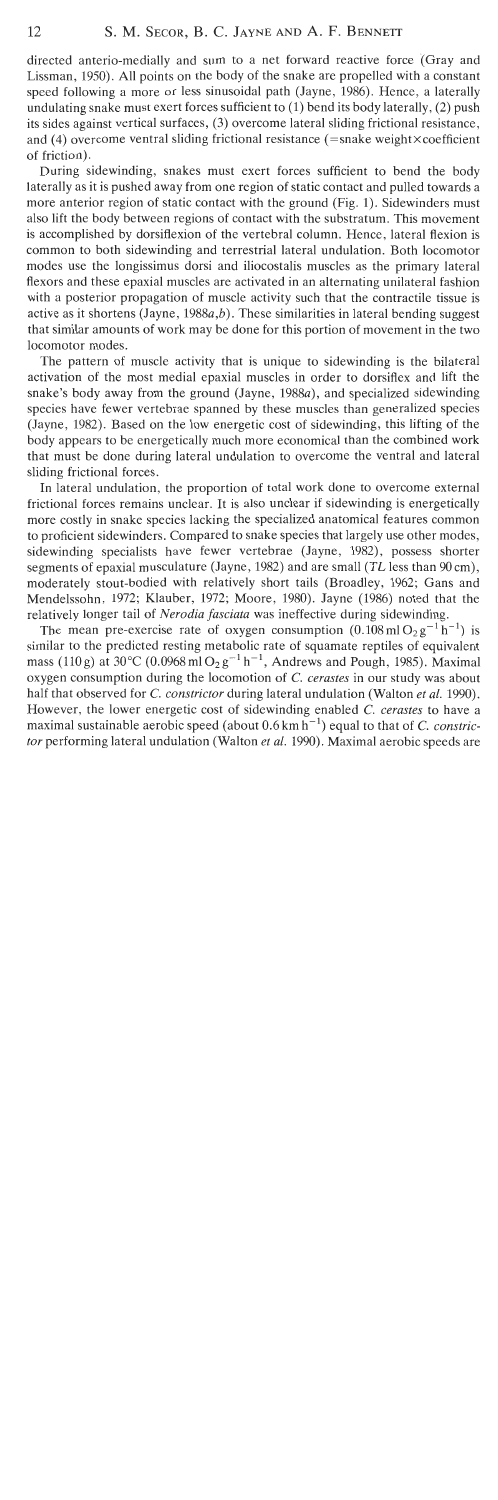28 % and 10 % of burst speed in *Crotalus* and *Coluber,* respectively. Our findings, and those of Walton *et* al. (1990), agree closely with those of Ruben (1976), who used different methods to obtain  $\hat{V}_{\text{O,max}}$ . Ruben (1976) found that *Coluber* had  $\dot{V}_{\text{O,max}}$  about twice and maximal whole-body levels of lactate about 1.5 times those of the rattlesnake *Crotalus viridis.* Interestingly, by using a different locomotor behaviour from *Coluber, C. cerastes* was able to obtain similar endurance and maximal aerobic speed as *Coluber,* which had much greater aerobic scope. Explaining the more than twofold difference in burst speed between *Coluber* and *C. cerastes* remains an intriguing problem. It is not obvious whether it is differing mechanics, morphology or physiological capacity that explains the different burst speed of *C. cerastes* sidewinding compared to that of *C. constrictor* laterally undulating.

### **List of abbreviations**

- D Distance travelled per cycle of movement (cm)
- *E* Endurance time at a constant tread speed (min)
- f Frequency of movement (cycles  $s^{-1}$ )<br>  $M$  Body mass (*o*)
- Body mass  $(g)$

*NCT* Net cost of transport  $(m1O_2g^{-1}h^{-1})$ <br>*SVL* Snout-vent length of snake (cm)

- Snout-vent length of snake (cm)
- $TL$  Total length of snake (cm)<br> $\bar{V}_x$  Mean forward velocity (km)
- Mean forward velocity  $(km h^{-1})$

Financial support was provided by University of California Natural Reserve System and University of California, Los Angeles, to S.M.S., and by National Science Foundation grants BNS 8919497 to B.C.J. and DCB 88-12028 and BSR 89-18054 to A.F.B. We wish to thank C. Wallace and J. Davis for technical assistance. We are grateful to the University of California's Granite Mountain Reserve for lodging while collecting snakes.

#### **References**

- ANDREWS, **R. M.** AND POUCH, F. H. (1985). Metabolism of squamate reptiles: allometric and ecological relationships. *Physiol. Zool.* 58, 214-231.
- ARNOLD, S. J. AND BENNETT, A. F. (1984). Behavioural variation in natural populations. 111. Antipredator displays in the garter snake *Thamnophis radix. Anim. Behav. 32,* 1108-1118.
- BENNETT, A. F. (1985). Energetics and locomotion. In *Functional Vertebrate Morphology* (ed. M. Hildebrand, D. M. Bramble, K. F. Liem and D. B. Wake), pp. 173-184. Cambridge: Belknap Press of Harvard University Press.
- BROADLEY, D.G. (1962). *FitzSimons' Snakes of Southern Africa.* Johannesburg: Delta Books Ltd.
- CADLE, J. E. (1987). Geographic distribution: problems in phylogeny and zoogeography. In *Snakes: Ecology and Evolutionary Biology* (ed. *R.* A. Seigel, J. T. Collins and S. S. Novak), pp. 77-105. New York: Macmillan Publishing Company.

DUELLMAN, W.E. (1979). The numbers of amphibians and reptiles. *Herp. Rev.* 10,83-84.

EDWARDS, J. L. (1985). Terrestrial locomotion without appendages. In *Functional Vertebrate*